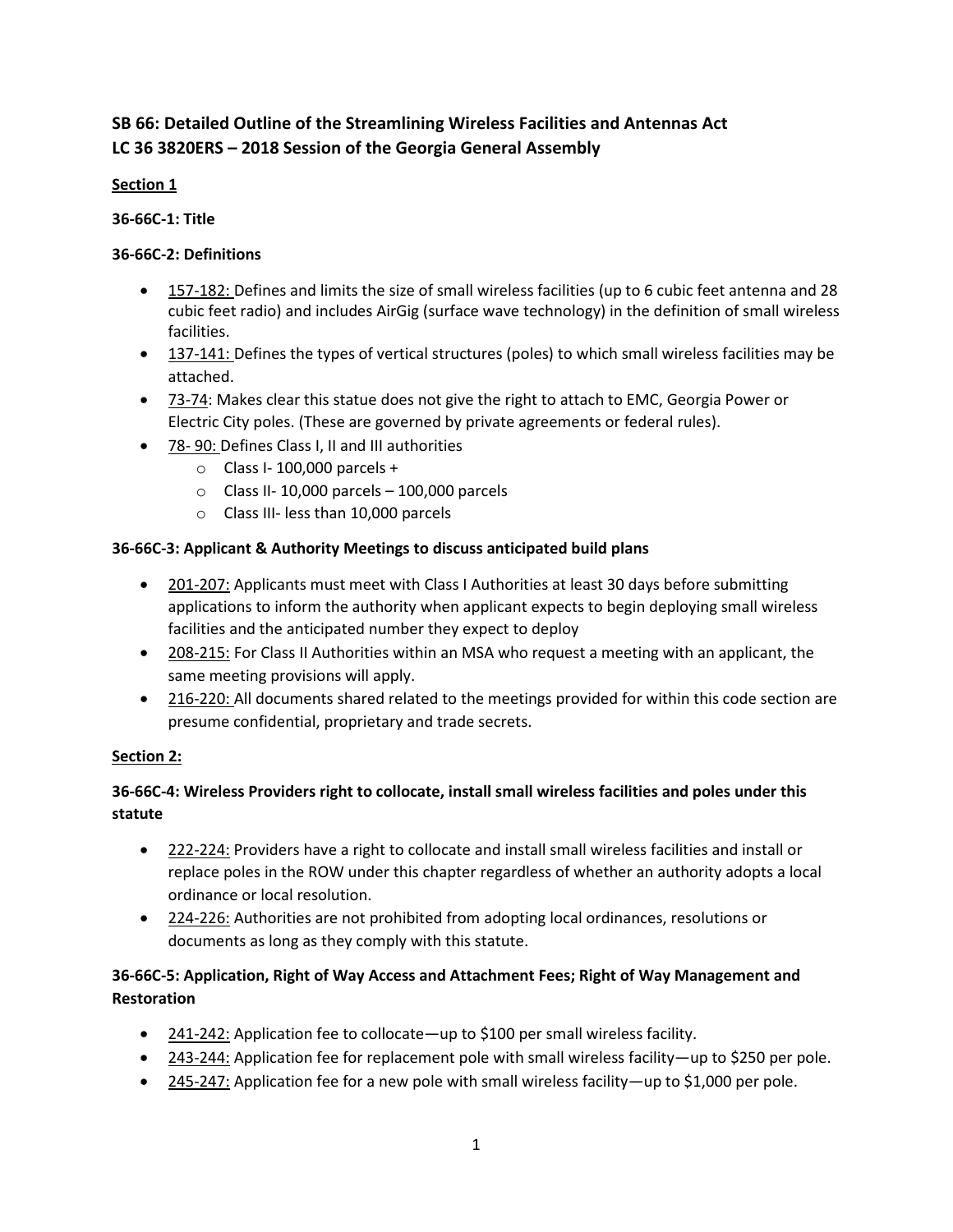- 250-251: Annual Right of Way access rate for small wireless facility collocated on either an existing or replacement pole, up to \$100 per year per small wireless facility.
- 252-253: Annual Right of Way access rate for a new pole with a small wireless facility, up to \$200 per year per small wireless facility and pole.
- 254-256: Annual attachment rate for a small wireless facility to an authority pole, up to \$40 per year per small wireless facility.
- 257: Applicants shall pay a fee for any make-ready work (See 36-66C-7).
- 259-262: Applicants shall pay any generally applicable fees for any permit required under generally applicable law, provided that the applicant shall not be required to obtain or pay for a building permit as the permit provided under this chapter serves as a building permit.
- 263-264: The rates and fees described above for application, ROW access and attachment shall increase by 2.5 percent annually beginning in January 2021.
- 265-280: The FCC order on small cell deployment states that fair and reasonable compensation for rates and fees must be cost-based. If this portion of the order is overturned, and not subject to further appeal or review, and it is determined that rates can also be market-based, then beginning on July 1 of the calendar year following the date of final adjudication of that decision, the application, ROW access and attachment fees in this bill shall double.
	- $\circ$  282-288: On July 1 of the following year, the monetary caps under this bill will be removed and applicants shall pay any applicable fees or rates that are fair and reasonable compensation to the authority.
- 289-291: Applicants are not subject to any rates and fees other than those expressly provided for in this chapter, or those otherwise agreed to between an authority and a provider.
- 292-296: If a small wireless facility is removed from the ROW, after 30 days written prior notice, provider may cease paying any applicable fees or rates.
- 296-303: In the event of removal, the ROW must be returned to prior condition within 90 days of removal. If the ROW isn't restored to prior condition, authority may do the work and charge the provider the cost for repair, plus a penalty of up to \$500.
	- $\circ$  303-308: An applicant can be suspended from submitting additional applications until the restoration cost and penalty fee have been paid.

## **36-66C-6: Small Wireless Facility application requirements and general ROW access provisions**

- 343-373: Details the required information on a small wireless facility application to be provided to an authority.
	- $\circ$  370-373: A third party applicant must designate the wireless provider that they are applying on behalf of.
- 374-391: Permits are not required for routine inspection or testing, or for modifications/replacement of equipment if the components are substantially similar and consistent.
- 392-400: Permits are not required for installation of micro wireless facilities (cable's strand mounted Wi-Fi).
- 405-408: Authority cannot grant exclusive access to the ROW and the authority must be competitively neutral.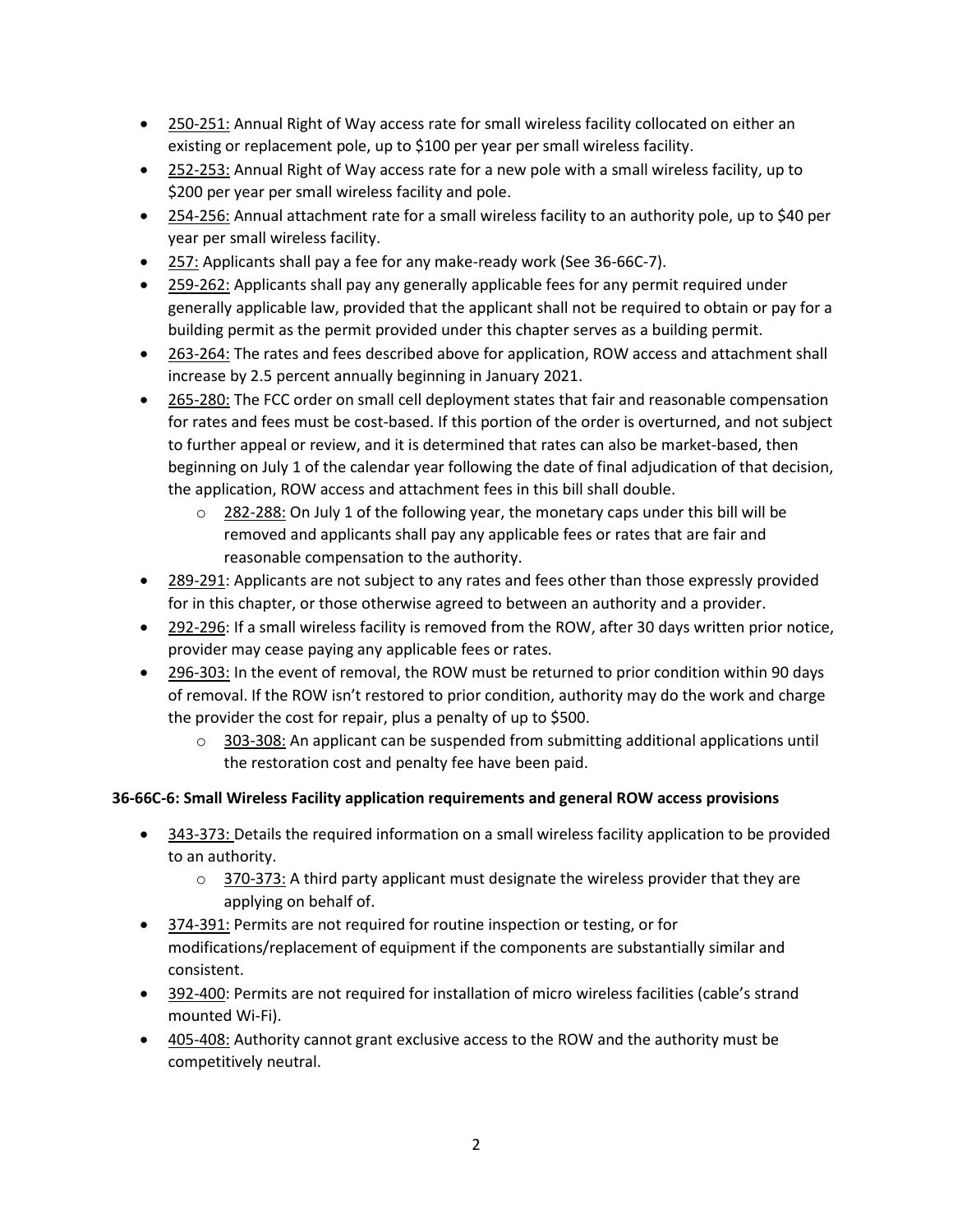• 413-421: A provider shall not install a new pole or replace a decorative pole without first attempting to collocate on an existing pole: the inability to collocate must be based on the assessment of an engineer and provided in writing.

# **36-66C-7: Administrative review of applications to collocate small wireless facilities and to deploy poles that meet the height restrictions and other requirements. Process for road moves/widenings and ROW management.**

- 435-460: Within 20 days of application receipt, authority must notify applicant of the following:
	- $\circ$  436-439: Commencement and completion dates of any widening, repair, construction or ROW relocation that is expected to begin within next 24 months.
	- $\circ$  440-443: Any aspect of the application that they expect would be grounds for denial, based on initial review.
	- $\circ$  444-447: Determine whether the application is complete or incomplete and must identify any incomplete information in writing.
	- $\circ$  447-460: An applicant has 20 days to respond to the authority with any incomplete information in the submitted application. The authority has 10 days to tell the applicant if the application is now complete. If the application is still considered incomplete, the application will be considered denied. If the authority doesn't respond in this 10 day period, the application is deemed complete.
- 461-464: For a collocation application, the authority must approve or deny an application within 30 days of it being determined complete.
- 464-467: For a replacement pole or new pole application, the authority must approve or deny an application within 70 days of the application being determined complete.
- $\bullet$  474-479: If an authority doesn't act within the review period, the applicant may notify the authority that the review period has expired up and the authority has an additional 20 days after receipt of notice. If the authority still doesn't act within that 20-day period the application is deemed approved.
- 491-493: Poles installed in historic districts or areas zoned residential shall not exceed 50 feet.
- 494-500: Otherwise, poles installed in the right of way shall not exceed the greater of 50 feet or 10 feet greater than the tallest existing pole in the same right of way (as of 1/1/19) within 500 feet.
- 502-503: A collocated small wireless facility on an existing pole shall not exceed more than 10 feet above the existing pole.
- 506-516: Undergrounding: Provider cannot install new poles in an area where an authority has required all existing facilities other than light poles to be placed underground or where there is a zoning or development ordinance or regulation in place to that effect.
	- o 517-518: Providers can collocate on existing light poles or replace light poles to allow for small wireless facility collocation.
	- $\circ$  519-521: Providers can seek a waiver from undergrounding requirements.
	- $\circ$  522-528: If an authority adopts a new undergrounding requirement where small wireless facilities are already present, must allow any previously placed small wireless facilities to remain in place.
- 529-557: An authority shall approve a small wireless facility application unless:
	- o 532: Interferes with traffic control equipment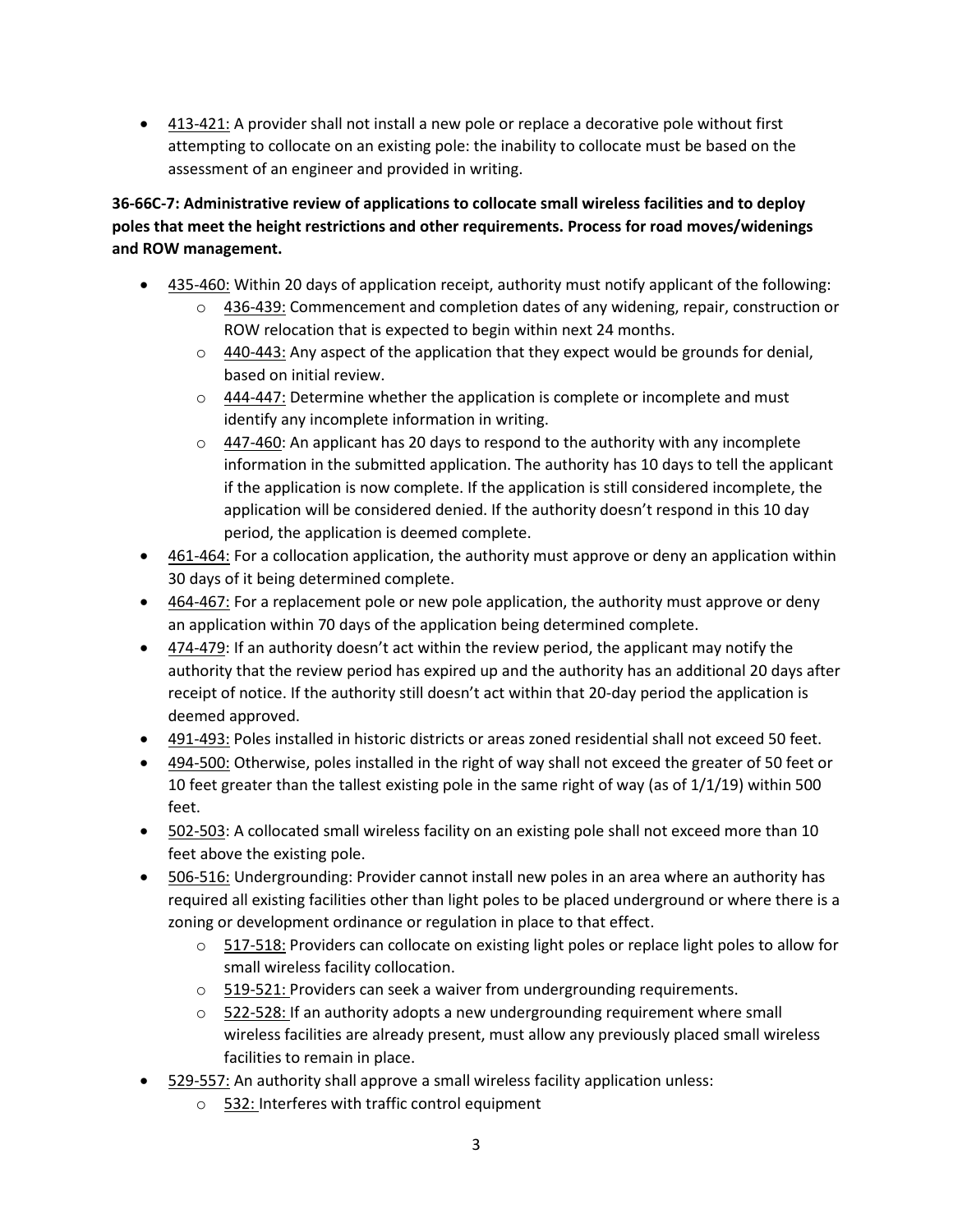- o 533: Interferes with sight lines or clear zones
- o 534-536: Fails to comply with ADA or similar laws regarding pedestrian access
- $\circ$  537-542: The application requests that ground mounted equipment be located more than 7.5 feet in radial circumference from the base of the pole to which the small wireless facility would be attached.
- o 543: Fails to comply with applicable codes
- o 544-545: Fails to comply with height requirements
- $\circ$  546-552: Interferes with road widening, repair, construction or relocation of a road by the authority or DOT (or a public works construction project) hat has been advertised for bid and scheduled for completion within 6 months of application filing.
- o 553: Fails to comply with historic districts requirements (741-753)
- $\circ$  553: Fails to comply with requirements for new pole placement in residentially zoned areas (755-761)
- $\circ$  553: Fails to comply with decorative pole aesthetic requirements (763-780)
- $\circ$  554-555: Fails to comply with laws governing pedestrian or vehicle traffic and safety requirements
- $\circ$  556-557: Fails to comply with other general applicable laws governing ROW occupancy that are not inconsistent with this statute.
- 562-566: The small wireless facility must be installed or collocated within 6 months of a permit being issued.
	- $\circ$  A 6-month extension may be granted to the provider upon written request to the authority for delays resulting from circumstances beyond the provider's control.
- 570-574: A small wireless facility permit is valid for 10 years and must be renewed as long as the applicant remains in compliance with application criteria.
- 575-582: If the authority is conducting a road widening or repair project, the provider will move the installed small wireless facilities and/or poles at no cost to the authority.
	- $\circ$  582-585: If another entity is conducting the reconstruction or relocation then the other entity shall bear the cost of relocation.
	- $\circ$  587-594: A provider must move within a reasonable period time (but no shorter than 45 days) as long as the same time period is applied to other utilities in the ROW.
	- $\circ$  601-634: Authorities and providers will work together on reconditioning work or replacement work with authorities giving providers a minimum of 30 days' notice (the authority should make a good faith effort to provide 120 days' notice).
	- $\circ$  654-660: If a provider fails to relocate a pole or fails to provide a good faith estimate of the time needed to move a pole within the required time frames above then the authority has the right—after providing notice and waiting 10 days—to cut power to or move any pole located within the ROW as deemed necessary to commence work on the public project.
- 635-653: When a wireless provider collocates on an authority pole, the authority will provide a good faith estimate for any make-ready work necessary to support collocation within 60 days after receipt of a completed application.
	- $\circ$  644-647: The authority or the provider can complete the make-ready work, whichever the authority prefers. If the authority does the make-ready work, it must complete work within 90 days of receipt of payment from provider.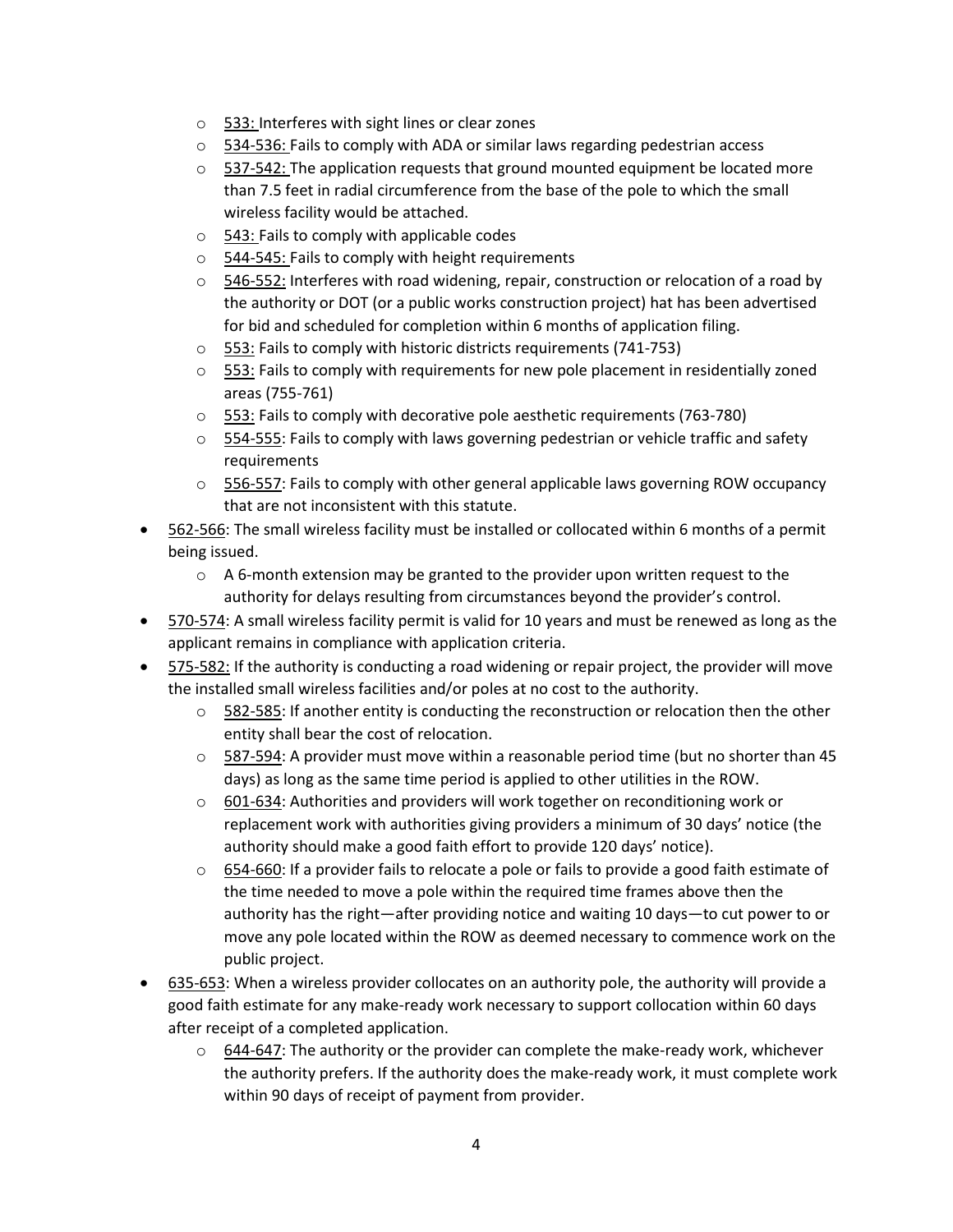- $\circ$  650-653: If an authority pole is replaced in order to collocate a small wireless facility on the pole, the authority shall take ownership of the replacement pole unless otherwise agreed to.
- 661-663: If a provider decides to abandon a small wireless facility or pole instead of relocating it during a road move/repair project, provider must notify the authority at least 30 days prior to abandoning a small wireless facility or pole.
	- $\circ$  666-670: If the provider fails to remove the abandoned small wireless facility or pole within 90 days the authority may do so and recover the actual and reasonable expenses for removal from the provider, plus a penalty of up to \$500.
	- $\circ$  670-676: The authority may suspend a provider's ability to receive new permits until the removal costs and penalty fee have been paid.
- 680-684: A small wireless facility or pole that is not utilized for a continuous 12-month period will be considered abandoned and the owner must remove such within 90 days after written receipt from the authority.
	- $\circ$  687-694: The owner may contest that the facility or pole has not been abandoned, if they do not do so and do not remove the facility or pole within 90 days, the authority may remove the facility or pole.
- 695-701: When there is imminent risk to public safety, the authority will notify the provider that they have 24 hours to address the situation. If not addressed, the authority may take necessary steps to do so and charge the provider for the documented cost.
- 702-707: The wireless provider is required to repair any damage to the ROW they create.
	- $\circ$  707-712: If the provider fails to return the ROW to its reasonable condition prior to the damage within 90 days of notification by the authority, the authority may restore the ROW and charge the provider for the documented cost, plus a penalty not to exceed \$500.
	- $\circ$  712-717: The authority may also suspend a provider's ability to receive new permits until payment is received.

## **36-66C-8: Applications for uses not specifically mentioned in this statute shall follow compliance requirements under applicable law. (Lines 724-730)**

## **36-66C-9: Providers operating in the ROW shall follow safety requirements and avoid unnecessarily interfering with traffic or with rights of property owners. (Lines 732-739)**

#### **36-66C-10: Historic District Requirements**

- Historic District: an area designated under national or state law or any area designated by law prior to the effective date of the bill (See 36-66C-2 Lines 113-121)
- 741-743: Applicants placing small wireless facilities or poles in a historic district must comply with any aesthetic standards developed by an authority.
	- $\circ$  745-747: The aesthetic standards must be made publicly available at least 30 days prior to the application submission.
	- $\circ$  747-751: Applicants will comply with aesthetic requirements as long as the requirements do not interfere with the provision of service.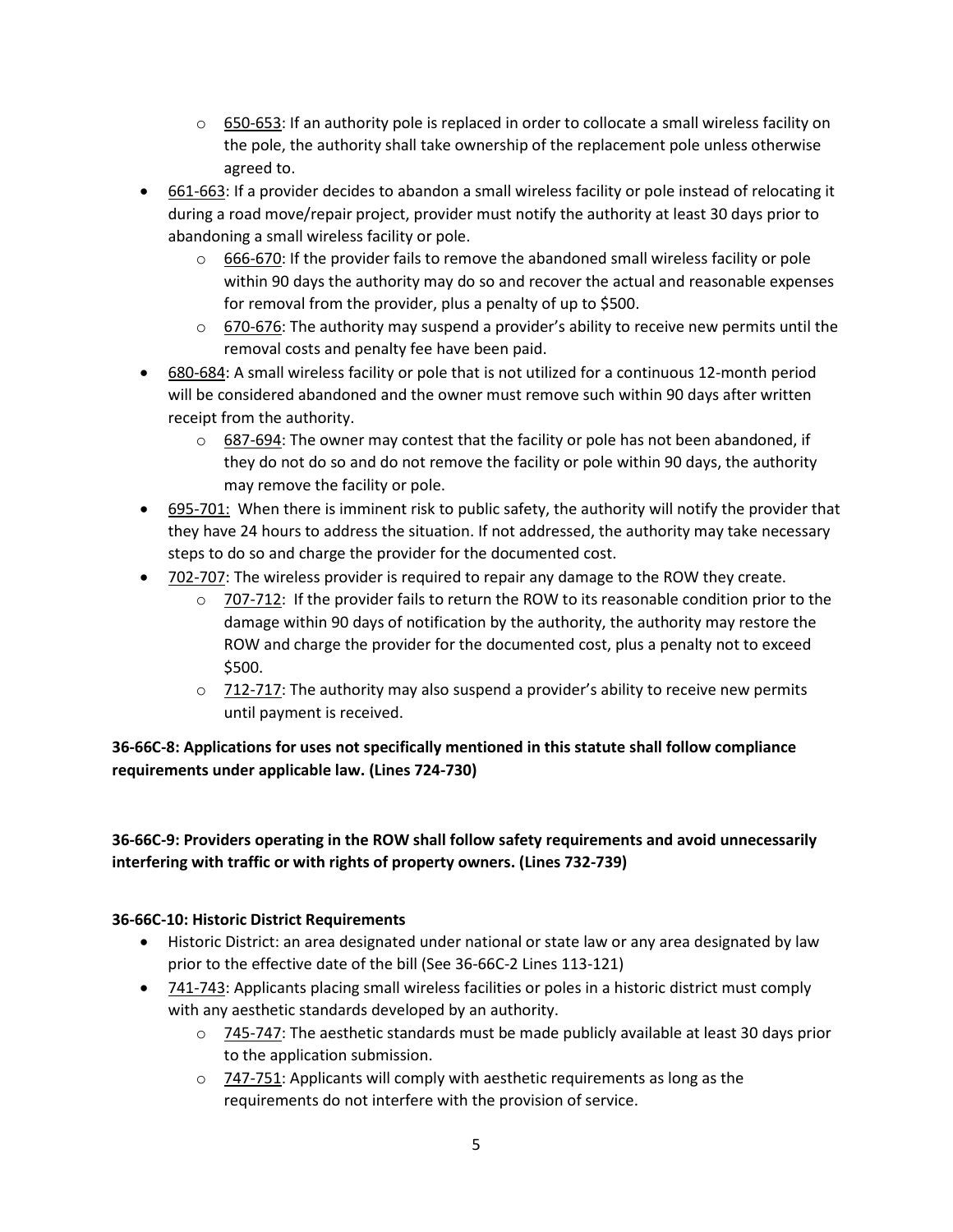**36-66C-11: For new pole applications in areas zoned for residential use, the authority may propose an alternate location for the new pole—up to 100 feet of the location requested. The provider must use the alternate location unless it imposes technical limits or significant additional cost. (Lines 755-761)**

#### **36-66C-12: Decorative Pole Requirements**

- 763-766: Providers may place small wireless facilities on decorative poles, or replace a decorative pole to collocate a small cell.
- 767-774: Providers must comply with any aesthetic standards developed by an authority regarding decorative poles.
	- $\circ$  769-770: The aesthetic standards must be made publicly available at least 30 days prior to the application submission.
	- o 770-774: Applicants will comply with aesthetic requirements as long as the requirements do not interfere with the provision of service.
	- $\circ$  775-776: If a replacement decorative pole is placed, absent an agreement to the contrary, the authority shall take ownership of the new decorative pole.

#### **36-66C-13: Consolidated Applications and Number of applications allowed per carrier**

- 782-784: A consolidated permit application must be limited to small wireless facilities placed within an area of no more than 2 miles in diameter.
- 784-786: If one small wireless facility within a consolidated application is denied, it will not delay the processing of other facilities within the application.
- 789-814: Number of applications per Class I authority:
	- $\circ$  A consolidated application may have up to 10 new poles. A consolidated collocation application may have up to 20 collocations.
	- $\circ$  25 new pole applications per shot clock per carrier (including consolidated applications)
	- o This will be increased by 5 each year from 2020 through 2024, when up to 50 new poles will be allowed per time period
	- $\circ$  70 collocated small wireless facility applications per shot clock per carrier (including consolidated applications).
	- o This will be increased by 10 each year from 2020 through 2024, when up to 120 collocated small wireless facilities will be allowed per time period.
	- $\circ$  If a provider submits more applications than the allotted amount, these will be tolled and not subject to the shot clocks in the bill until the previously submitted applications have been adjudicated.
- 815-832: Number of applications per Class II authority:
	- $\circ$  A consolidated application may have up to 5 new poles. A consolidated collocation application may have up to 15 collocations.
	- $\circ$  15 new pole applications per shot clock per carrier (including consolidated applications)
	- $\circ$  45 collocated small wireless facility applications per shot clock per carrier (including consolidated applications).
	- $\circ$  If a provider submits more applications than the allotted amount, these will be tolled and not subject to the shot clocks in the bill until the previously submitted applications have been adjudicated.
- 833-851: Number of applications per Class III authority: